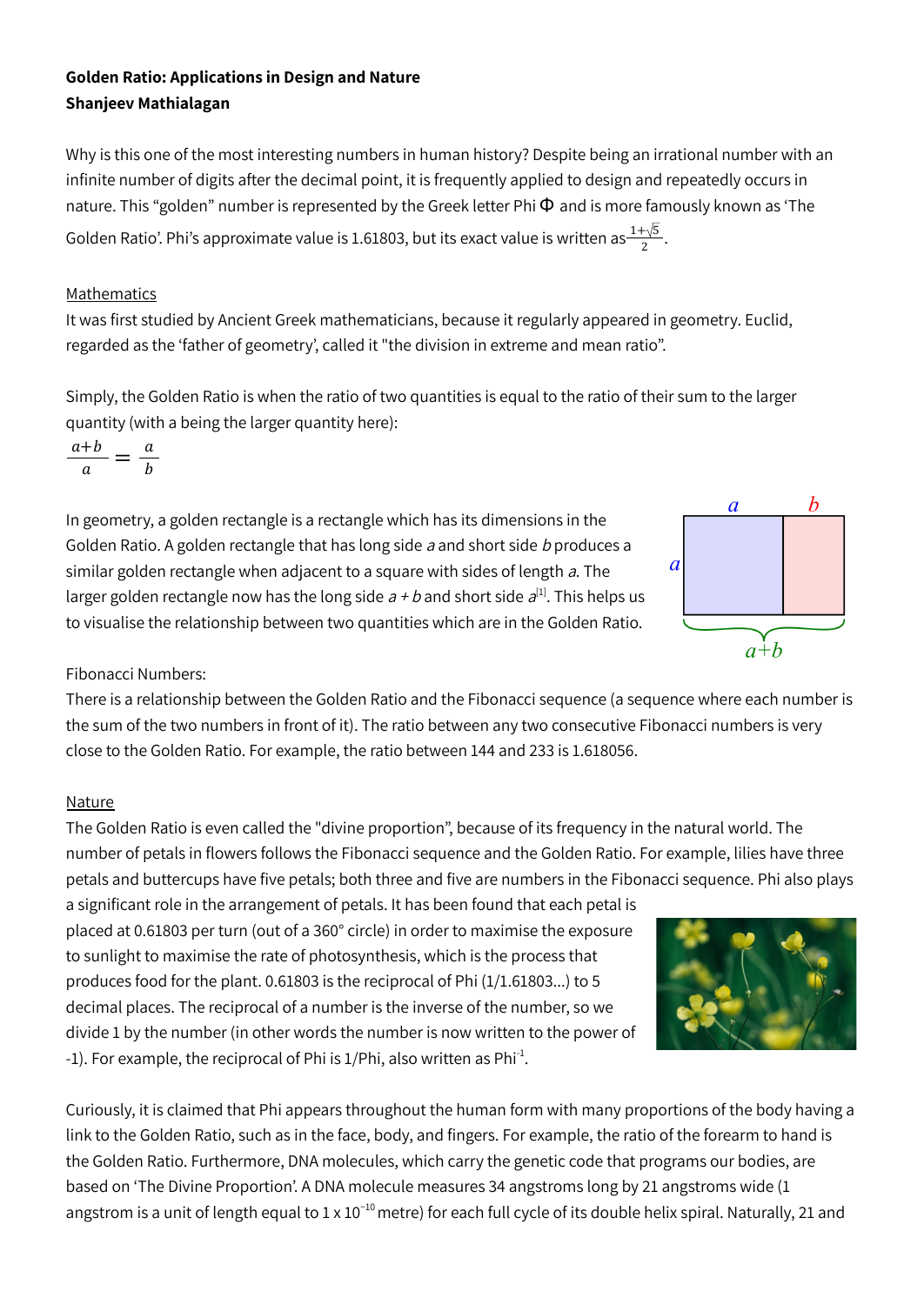34 are successive numbers in the Fibonacci sequence and their ratio, 1.6190476 closely approximates Phi, 1.6180339.

## Architecture

Throughout history, the ratio has been used by designers to create magnificent structures. Some well-known examples include the Great Pyramids of Giza in Egypt, the Parthenon in Greece and the Taj Mahal in India. The proportions of these constructions show that the architects deliberately applied the golden ratio to their designs, since it was believed to be more aesthetically pleasing. So is it really a coincidence that the named examples above are all Wonders of the World?

In his 1919 book Ad Quadratum, Frederik Macody Lund, a historian who studied the geometry of several Gothic structures, claims that the Notre-Dame of Laon has golden proportions - shown by the superimposed regulator lines on the illustration<sup>[3]</sup>.



More modern applications of the Golden Ratio can be seen in the design of Toronto's CN Tower. For example, the ratio of the observation deck at 342 metres to its total height of 553.33 is 0.618, the reciprocal of Phi.

So why do architects keep using the principles of the golden rectangle? When applied to design, it is not only visually attractive but it is also one of the simplest ways to impart a sense of balance to a structure. It can be used for the various proportions that appear in a structure, ranging from its height, width, roof size, door and even window positions. By simply following the principles of the Golden Ratio, an architect can easily alter a building's proportions to make it larger or smaller to satisfy the needs of the client.

## Art

"Without mathematics there is no art," said Luca Pacioli, an Italian mathematician in the 15th Century, who collaborated with Leonardo da Vinci.

The Golden Ratio is not just found in the design and beauty of nature; it is also present in art. Artists used the Golden Ratio in their work because it was thought to be attractive.

Leonardo da Vinci has used it elegantly to create visual harmony within his paintings. One famous example is "The Last Supper": the key dimensions of the room and table were based on the Golden Ratio, which was known as 'The Divine Proportion' in the Renaissance period<sup>[4]</sup>.



## Conclusion

Overall, the Golden Ratio is a mathematical ratio that can be found all around us from nature to architecture to art, which are just a few examples. The use of the Golden Ratio in these various distinct areas is not down to coincidence.

Although we will never find one size that suits all the needs in design and nature, the Golden Ratio, however, is a tangible, mathematical approach that will always help us create impressive designs and view them in nature.